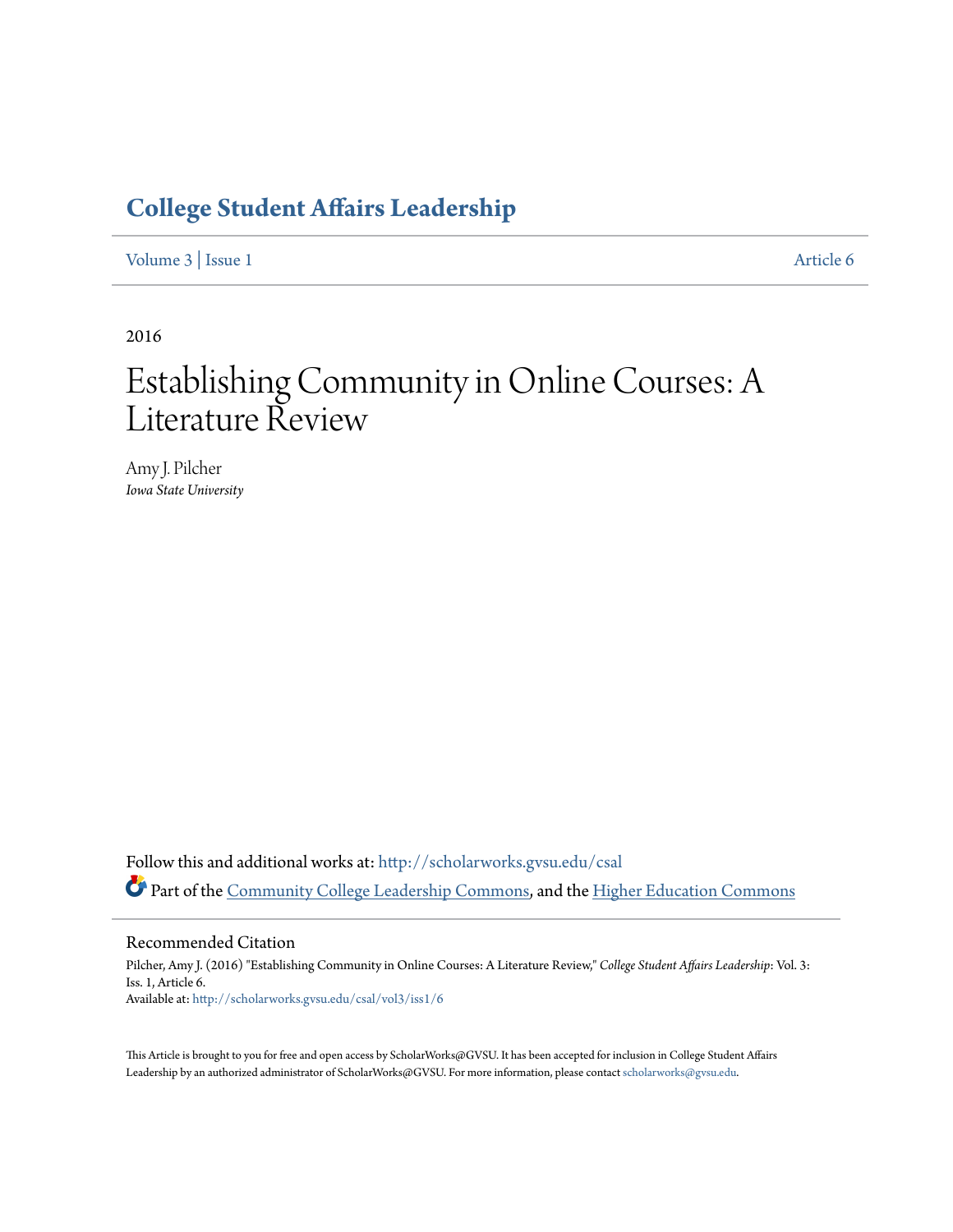*College Student Affairs Leadership* Spring 2016, Volume 3, No. 1 Copyright © 2016 The Author(s) All Rights Reserved ISSN (Online): 2332-4430

### **Establishing Community in Online Courses: A Literature Review**

*Amy J. Pilcher, Iowa State University, Ames, IA*

*The purpose of this literature review is to examine the evolution of online learning over the last several decades in relation to student engagement. Much has been made of both the successes and failures of online learning and, consequently, much has been written to enumerate the reasons for those successes and failures. After lengthy review, a great deal of the writing indicates that the relative success or failure of a student is caused by a confluence of three factors: the student, the environment, and the faculty. Online learning*  is unique in that a much greater share of the burden of success or failure falls on the *faculty and their strategies for teaching.*

*Keywords: Interaction, online learning, sense of belonging, sense of community*

From the advent of correspondence courses delivered via mail to internet and computer enhanced courses, institutions have been offering alternative learning methods to students. There are a variety of reasons that institutions of higher education have for offering alternative learning methods to students such as physical space limitations, desire to reach an adult learner market, changing student demographics and needs, continuing education and professional development opportunities, and desire to integrate new technologies (Selingo, 2013). The National Center for Education Statistics has predicted that by 2021, adult learners will compose 42 percent of the entire college student population (Blumenstyk, 2015). As the demographic of student populations shift, higher education will need to adapt to learning that is flexible with a greater emphasis on the needs, lifestyles, and characteristics of adult students (Holder, 2007). In addition, students entering college from high school today have experienced at least a portion of their studies via technology, whether as an enhancement to traditional approaches, fully online, or some mixture of the two (Miller, 2014).

Opponents of online learning cite that students need to physically interact with their learning and environment in meaningful ways to truly develop and learn (McInnerney & Roberts, 2004). Opponents also argue that the absence of visual meaningmaking cues such as gesture, voice tone, and immediate interaction can frustrate students and lead to feelings of isolation and disconnectedness in an online classroom (Delahunty, Verenikina, & Jones, 2013; McInnerney & Roberts, 2004). The need for direct interaction and communication is cited as the reason that face-to-face education is a superior learning environment to a virtual classroom (McInnerney & Roberts, 2004). Based on the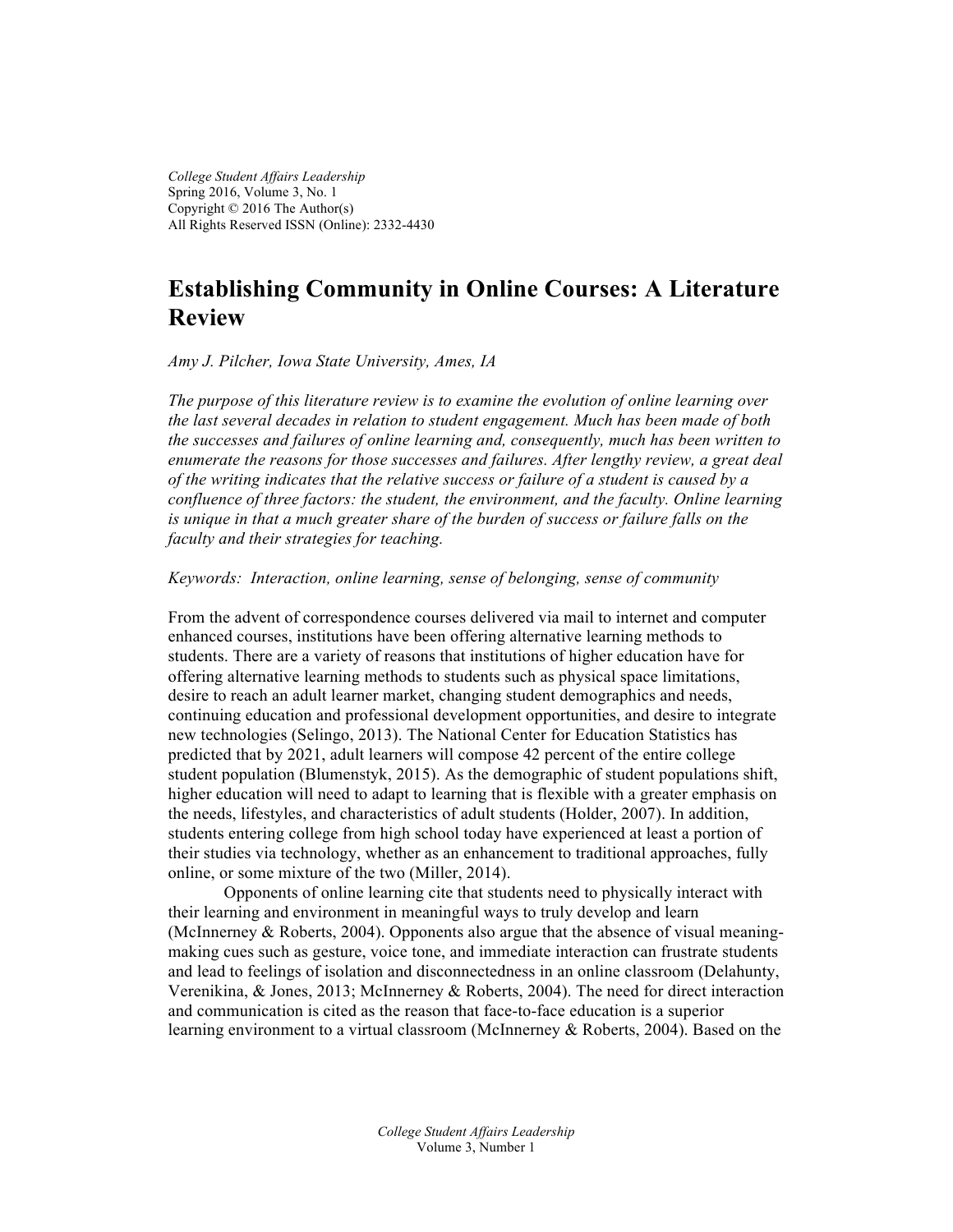arguments from the opponents, it is important to show research and evidence that meaningful interaction can be achieved in an online environment.

The purpose of this literature review is to determine if it is possible for students in online courses to have a meaningful educational experience, including engagement with content, peers, faculty, and institution that constitute a sense of belonging among students. The literature review was initiated by conducting a literature search in the Education Resources Information Center database. Journal publications that included the words "sense of belonging in online learning" were examined. Additional literature was found through search referrals, frequently cited literature within found resources, and through a recursive reference search. It was decided to only include research that focused on courses or programs that were offered entirely online. For the purpose of this literature review, online learning is defined as courses or programs that have at least 80% of their content provided online (Allen & Seaman, 2013).

#### **Online Learning**

The study of online students is important because the percentage of students taking courses online has increased much faster in the last ten years than the number of enrollments in traditional classrooms. According to Allen and Seaman (2013), the average rate of growth in total college enrollments over the last ten years is 2.39 percent, while the average rate of growth in online enrollments is 15.77 percent. The proportion of college students taking at least one online course a year is at an all-time high of one in three students (Allen  $\&$  Seaman, 2013; Bowen, 2013). Institutions meeting the demands for an increase in online courses want to ensure that they are giving students the best experience possible. One way to ensure this is by evaluating the student experience in an online course. One study revealed that students, while nervous about online learning at first, found after that they preferred it to traditional classrooms and that the immersion in online courses promoted self-confidence and efficacy (Gallagher-Lepak, Reilly, & Killion, 2009). Other benefits mentioned of online learning include: increased opportunities for reflection and refinement of ideas, greater degree of flexibility permitted by unrestricted access to course materials and content, greater degree of learner control, and richer levels of interaction, both in relation to content and in the opportunities provided to interact with other students (Stansfield, McLellan, & Connolly, 2004). Online education serves a significant market need for place-bound, time-pressed students such as working adults (Selingo, 2013). Students who have been previously eliminated from college instruction due to their inability to physically sit in the classroom are not fully able to participate in higher education without the addition of online learning and digital resources made available through technology (Renes  $\&$  Strange, 2011). Online education provides accessibility for those who previously would not have taken a course for a variety of reasons such as disability, social anxiety issues, or learning disorders (Simpson, 2012). The ideal market for online learning is defined as the following:

- Homebound/place bound students especially in rural locations who are unable to relocate;
- Home schooled students;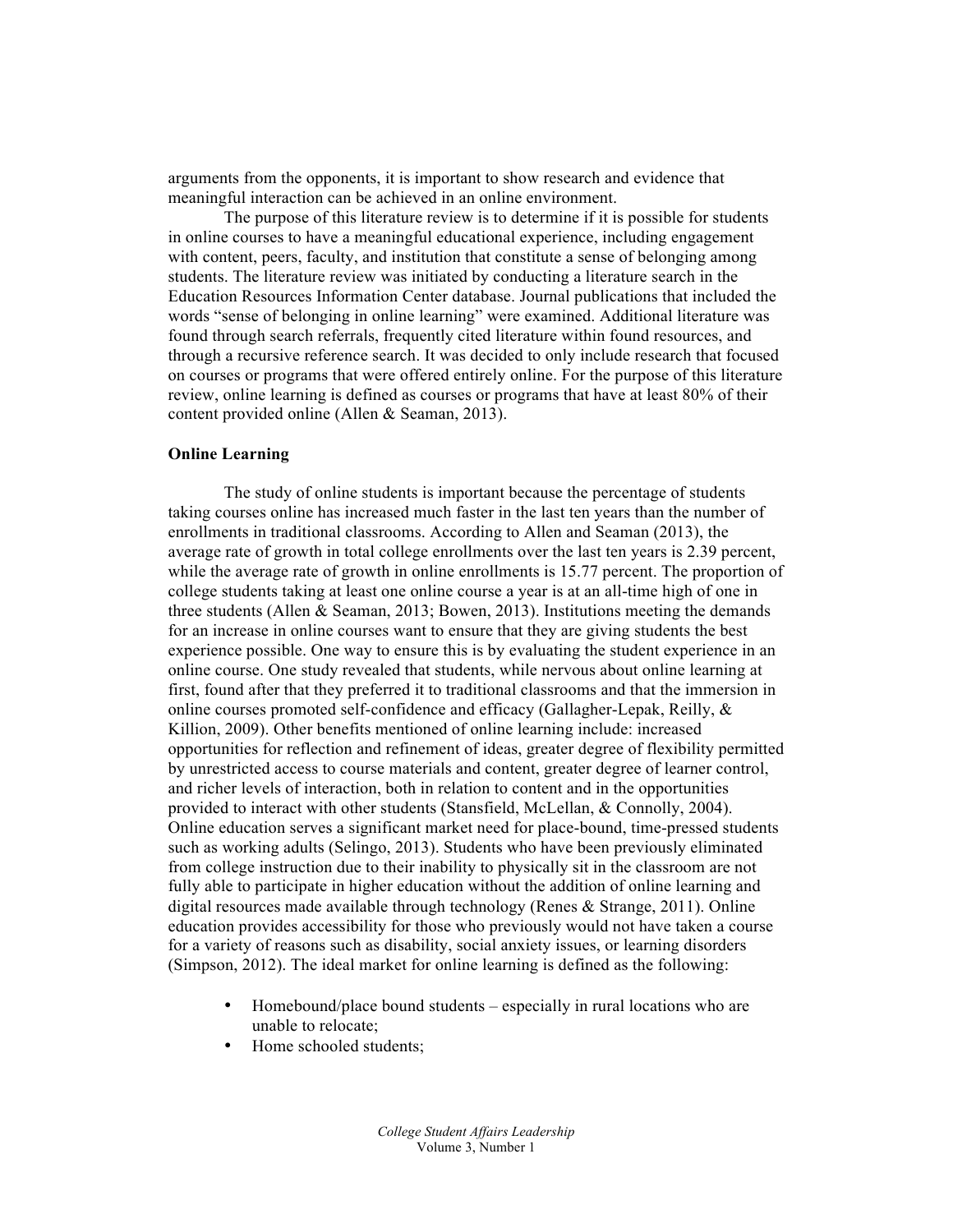- High school students seeking Advanced Placement courses or extended learning opportunities not available at their school;
- Students who have difficulty learning in traditional classroom settings;
- Students with physical and mental disabilities;
- Parents with children who do not have access to child care;
- Military personnel serving in remote locations; and
- Adult learners (Benke & Miller, 2014).

There are many reasons why a student may choose online learning over the traditional learning environment but the most cited reason is flexibility of time and place (Miller, 2014). Online courses offer the flexibility for students to study at convenient hours and locations for them and allow education to become a continuous activity spread across multiple time zones and locations (Shelton & Saltsman, 2005). Online learning provides students with the ability to work independently and maintain a balance of life, family, and work commitments (Holder, 2007). While there is a myriad of reasons that drive college students to select online courses, the question is whether or not students can experience a sense of community or belonging in an online course while they are isolated from their peers in time and location.

#### **Sense of Belonging/Community and Online Learning**

Strayhorn (2012) built upon Maslow's (1968) hierarchy of needs theory to develop a model that stresses "sense of belonging" as a basic human need that must be fulfilled before college students are able to succeed in academic and social endeavors. Maslow (1968) stated that humans have a fundamental need to belong and other needs, such as learning, cannot be met without satisfying this need of belongingness. Strayhorn (2012) defined "sense of belonging" as the feeling of being valued, needed, and significant within a system or environment. In relation to college students, Strayhorn (2012) discussed that sense of belonging refers to student's perceived social support, their feeling of connection with their environment, and their feeling of being accepted, respected, and important to the college. Students who lack a sense of belonging suffer higher levels of mental and physical illness, are more likely to drop out of learning environments, and exhibit feelings of isolation, rejection, and exclusion (Bauemeister & Leary, 1995; Strayhorn, 2012; Hughes, 2007). Students who feel a strong sense of belonging have higher academic achievement, retention and persistence (Baumeister & Leary, 1995; Strayhorn, 2012). Sense of belonging is relational, created by frequent, positive interactions and needs to be maintained (Baumeister & Leary, 1995; Strayhorn, 2012). As demonstrated by research, a student's sense of belonging increases their success in college (Tinto, 1997). Learning whether or not a sense of belonging can be experienced by students in an online course is important given that a sense of belonging increases performance, retention, and the student experience.

Review of the literature pertaining to online learners discovered other terms that were used in place of "belonging." Most of the literature described interaction within the online environment as either "engagement" or building a "sense of community." Engagement is defined as the amount of time and effort students devote to their academic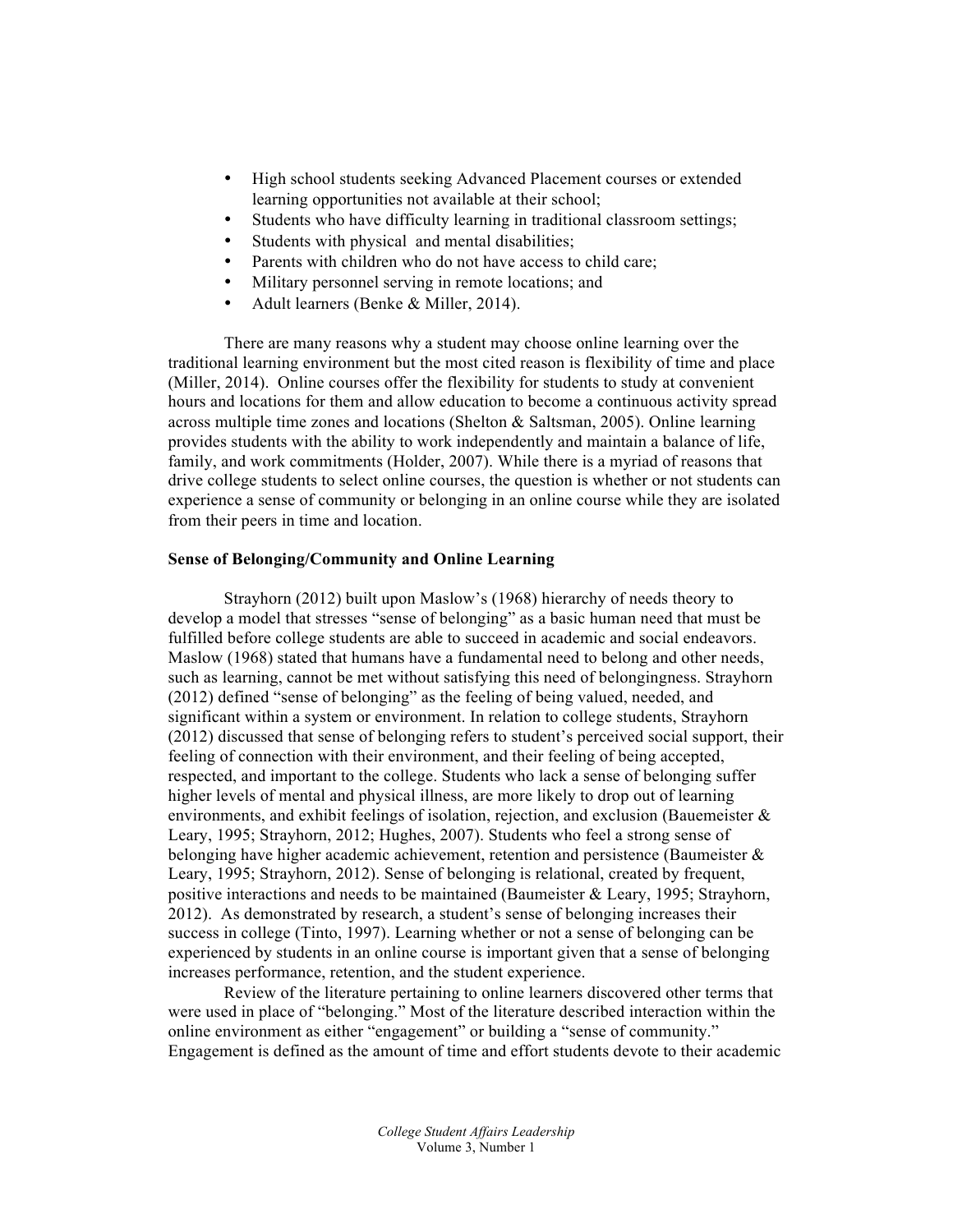responsibilities (Strayhorn, 2012). Community is defined as a group of participants, relationships, interactions, collaboration, common goals, connectedness and trust (Rovai, 2002; Sadera, Robertson, Song, & Midon, 2009; Shea, Li, Swan, & Pickett, 2002). Educational or classroom community is built through a social community of learners who share knowledge and goals, possess shared expectations, and believe that they matter to each other (Delahunty et al., 2013; Mercer, 2000; Rovai, 2002). Sense of community is defined as the individual perception of community relationships between group members (Delahunty et al., 2013). Technology and the emergence of online learning have made it possible for communities to be developed beyond time, space, or physical proximity and made communities accessible to a diverse and widely distributed membership (Mercer, 2000; Perrotta, 2006; Rovai, 2002; Rovai, Wighting, & Lucking, 2004).

The asynchronous nature of online communication and the potential for disconnectedness and feelings of isolation among students have led to the importance of fostering a sense of community in online courses (Akyo, Garrison, & Ozden, 2009; Dawson, 2006; Garrison, 2004; Rovai, 2002). As indicated earlier, a strong sense of belonging or community increases students' experiences in any academic situation. Thus, learning how to create a sense of community is important for institutions, instructors, and designers of online courses. The literature noted that it is important for facilitators of online learning to understand how online communication differs from face-to-face communication in order to create practices that help foster community and reduce the amount of isolation among online students (Benke & Miller, 2014; Delahunty et al., 2013; Rovai, 2002). Learning environments with a community focus are defined as being learner-centric, are structured to emphasize the strengths of students, create a feeling of security and safety so students feel comfortable to pursue and develop knowledge, skills and abilities that can transfer beyond the community without fear of unwarranted discouragement or unconstructive judgement (Shea, Li, & Pickett, 2006).

Two models for community development in online courses surfaced during this literature review: Community of Inquiry (COI) and Rovai's Classroom Community Scale. The COI framework was initially developed to provide an ordered understanding and methodology to studying and practicing online learning (Garrison  $\&$  Archer, 2000). The COI model centers on teacher presence and learning activities that support high levels of community among online learners (Anderson, Rourke, Garrison, & Archer, 2001). Under the COI framework, teaching presence is viewed as the core role of the instructor and involves instruction, course design, and facilitation of discourse (Shea & Bidjerano, 2009; Shea et al., 2006). Social presence is the ability to project one's self and establish purposeful relationships and is considered essential for establishing relationships within the online learning community (Ryman, Burrell, & Richardson, 2009; Garrison, 2004). The development of social presence stimulates learning community among students in online courses (Dawson, 2006). Cognitive presence is defined as the exploration, construction, resolution and confirmation of understanding through collaboration and reflection in a community (Garrison, 2004). COI framework implies that a quality educational experience is produced within a community of instructors and students utilizing three levels of presence: teaching, social and cognitive (Akyol et al., 2009).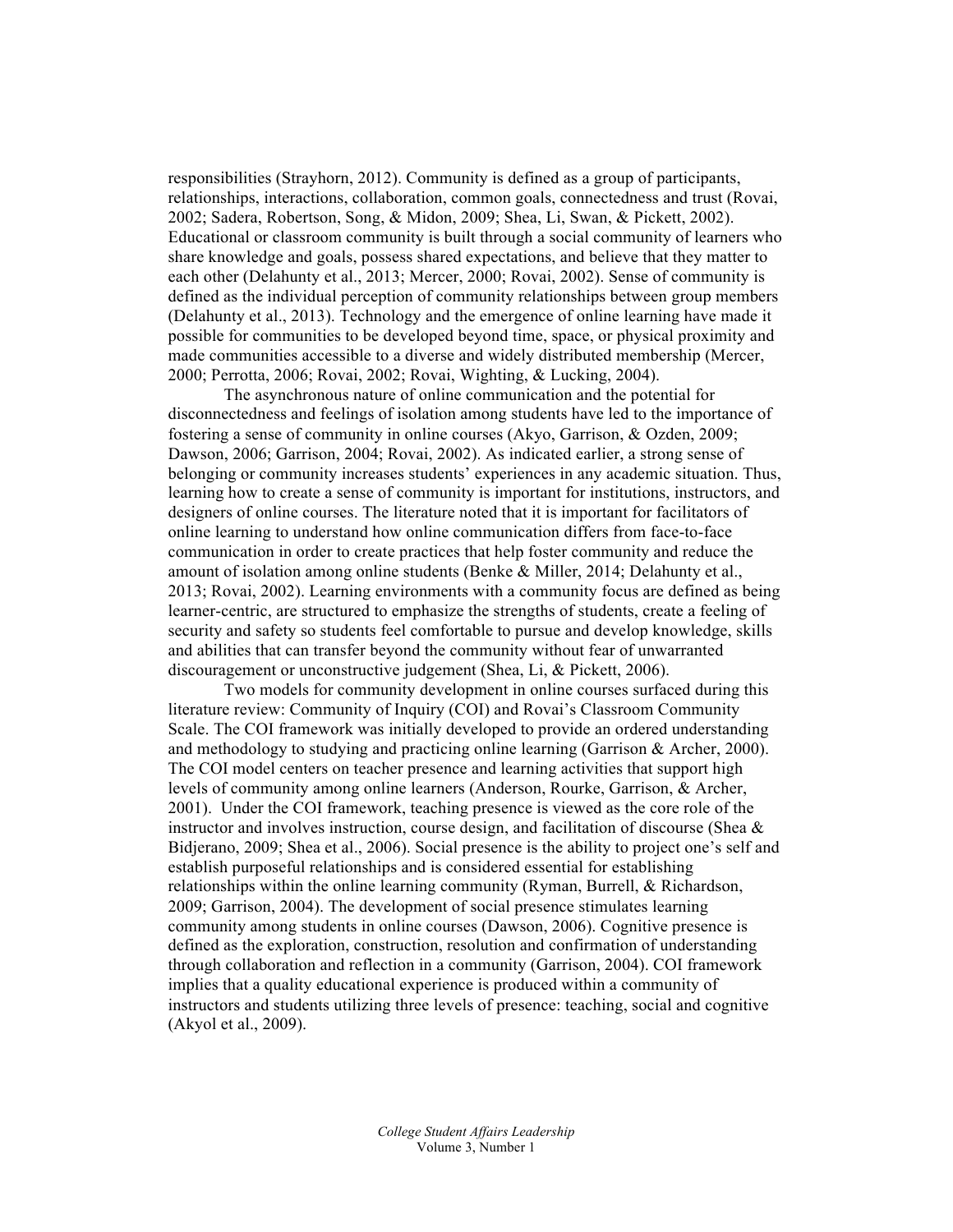Rovai's (2002) Classroom Community Scale is a survey instrument which measures social community and learning community within an online learning environment. In this framework, social community represents the feelings of students regarding their trust, safety, and sense of belonging (Rovai, 2002). Learning community is the feeling that knowledge and meaning are actively created within the community, the community enhances knowledge and understanding, and that the learning needs of all community members are being satisfied (Rovai et al., 2004). Rovai (2002) places high focus on the feelings of belonging, connectedness, and acceptance and states that once individuals feel accepted they have a higher willingness to speak openly and share with others which is important for collaboration and learning.

Evaluation of current online education programs at institutions either using the Classroom Community Index (CCI) or Community of Inquiry (COI) framework can guide institutions and instructors in their current programs and courses. Evaluating and redesigning current programs to improve student engagement and satisfaction in online courses can benefit the design of future programs. Students who reported a high sense of community in their online courses showed greater levels of persistence, were less likely to drop out, felt burned out less often, reported a higher level of learning, felt less isolated, and had greater satisfaction with their online courses (Garrison, 2004; Rovai, 2002; Sadera et al., 2009). There is a significant positive relationship between sense of community, perceived learning, and student satisfaction with online learning (Gallagher-Lepak et al., 2009; Liu, Magjuka, Bonk, & Lee, 2007; Rovai et al., 2004). Research consistently showed that it is possible to create a sense of community in an online environment (Arbaguh, 2008; Correia & Davis, 2008; Liu et. al, 2007; Moore, 2008; Shea & Bidjerrano, 2009; Wise, Duffy, & Padmanabhan, 2008). Online learners need deliberately orchestrated opportunities to engage with each other so that social relationships are developed and a sense of community can be established (Delahunty et al., 2013). Learning environments that produce high sense of community included high levels of interaction between students and instructor, active roles for learners, prompt feedback, and student cooperation in learning together (Shea et al., 2006). The two factors most commonly cited among the literature as being influential in building sense of community were the instructor and course design.

#### **Instructor**

The single most influential factor in establishing a sense of community in an online classroom is the instructor (Delahunty et al., 2013). Students are acutely sensitive to the presence or absence of their instructor in online classrooms (Miller, 2014). Shea, et al. (2006) reported a clear connection between perceived teaching presence and a student's sense of community and satisfaction with the course. Teaching presence is also a core factor in the COI framework for an online course's ability to create a sense of community. The role of teaching in online education is markedly different than teaching in face-to-face classrooms. The online instructor has evolved from the role of lecture/teacher to a facilitator that focuses on helping students collaborate with each other in order to develop personal understanding of course content (Bailey & Card, 2009; Gallagher-Lepak et al., 2009). Directed facilitation on the part of the instructor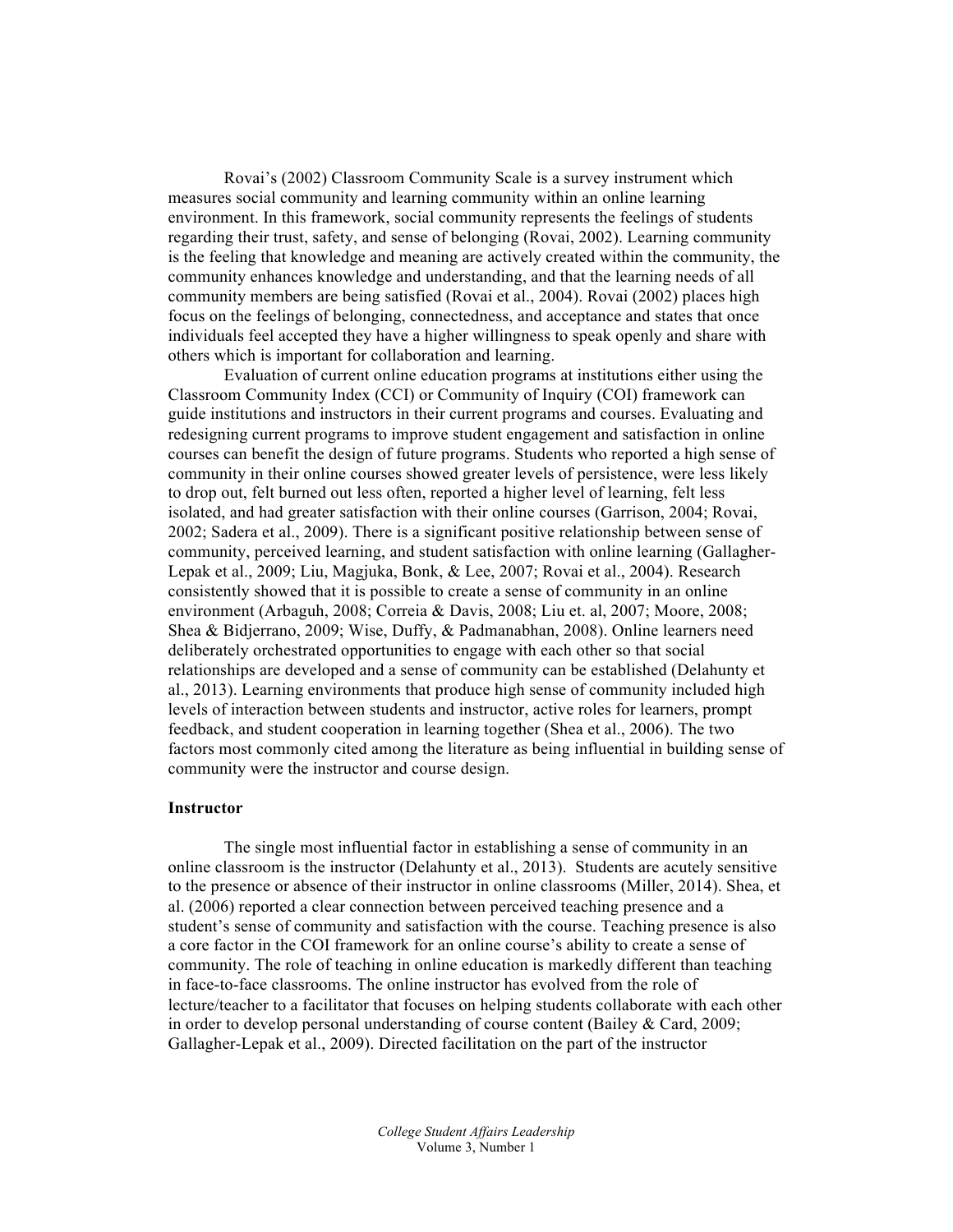contributes more to the learning environment and sense of community than total measures of course design, content, and institution (Shea et al., 2006) Keys to establishing teaching/instructor presence are to:

- Develop activities that promote interaction and socialization;
- Check into the course regularly and provide a communication schedule for students;
- Provide feedback and responses in a timely manner;
- Facilitate learner dialogue;
- Clearly communicate expectations; and
- Monitor student interactions and intervene as necessary (Buchanan, 2000; Rovai, Ponton, & Baker, 2008).

The two most singled-out activities for instructors throughout the research were feedback and clear communication. Students want and need timely feedback on their performance, suggestions for improvement, and validation of work well done (Boling, Hough, Krinsky, Saleem, & Stevens, 2012; Stansfield et al., 2004). Students need appropriate feedback and suggestions for improvement in a timely manner in order to reflect on what they have learned, what they still need to know, and how to better assess themselves (Chickering & Gamson, 1987). Students also noted that clear communication and regular announcements showed them the instructor was engaged with the course, encouraged them to be engaged themselves, and was an important aspect of sense of community (Gallagher-Lepak et al., 2009; Liu et al., 2007).

Online students in one study reported that the most effective online instructors strive to establish relationships and will do whatever necessary to make the class a positive learning environment (Bailey  $& Card, 2009$ ). Many online instructors recognize the importance of developing a sense of community in the online classroom but indicated that the high social and pedagogical expectations of constantly being online and interacting with students can lead to stress and burnout (Bailey & Card, 2009; Gallagher-Lepak et al., 2009). Faculty development and training programs offered by the institution can help teach faculty new to online learning how to balance these expectations and reduce stress and burnout. While the research continuously reiterated that communication, timely and meaningful feedback, and constant teacher presence are integral to creating community within an online course; there were no suggestions as to how instructors can best achieve this while managing other demands on their time.

#### **Course Content/Design**

Course content and design involves all materials and activities of the course, including the organization and design of the course. Most development in online education is done by faculty with no formal training in instructional design or online learning theories (Boling et al. 2012). Rapidly changing technologies have outpaced research on how to integrate technology into online learning environments in ways that enhance student learning and engagement (Delahunty et al., 2013; Shea & Bidjerano, 2009). Instructors and students have to utilize technology in order for online learning to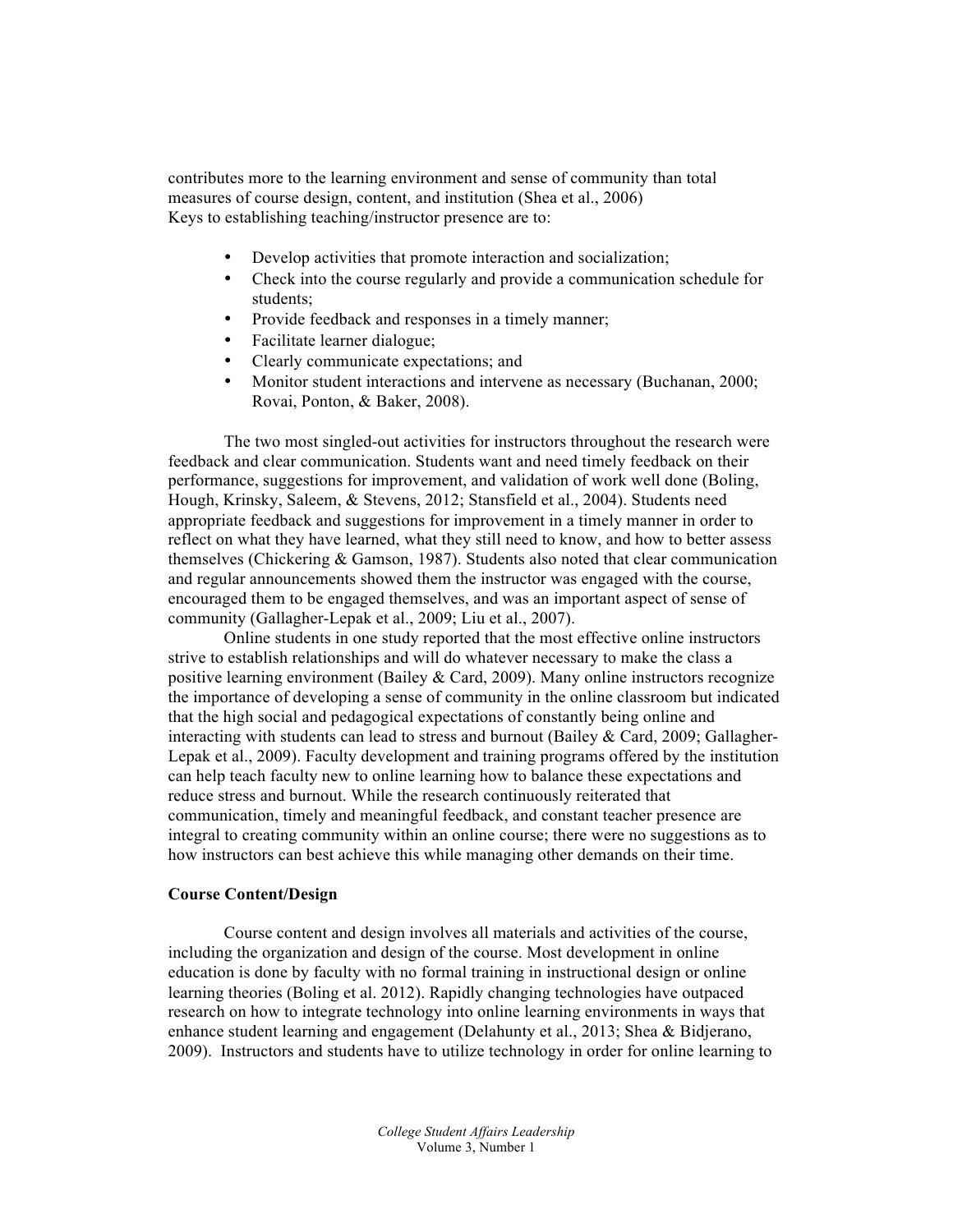be successful. Students have high demands and standards for functionality in online courses and extremely low tolerance for technology that works poorly, is difficult to navigate, or is superfluous to the class (Miller, 2014). Having an orientation period for students with informal discussion and course navigation modules reduces the need for technical support, assists learners, reduces anxiety of using new technologies such as classroom specific software, and allows students to become comfortable with their online selves which fosters learning and sense of community (Hill, Song, & West, 2009; Liu et al., 2006; Miller, 2014; Shelton & Saltsman, 2005).

Prolonged engagement with course content is directly connected to greater levels of learning for students (Chickering & Gamson, 1987; Pelz, 2004). The ideal online course design emphasizes active learning and offers multiple opportunities for interaction with the content and collaboration with other students (Carini, Kuh, & Klein, 2006; Chickering & Gamson, 1987; Lorenzo & Moore, 2002; Miller, 2014; Stansfield et al., 2004). Students described feelings of disconnection from instructors, the course content, and fellow classmates when online course structure only included text-based content and video lectures (Bayne, 2004; Boling et al., 2012; Gunawardena & Zittle, 1997; Hughes, 2007). Email, discussion boards, and group projects are very important components of online learning environments (Boling et al., 2012; McInnerney & Roberts, 2004; Rovai et al., 2008). An informal "water cooler" discussion board created in the learning system allows students to create conversations outside of the course content, builds camaraderie, and is instrumental in establishing and building community (Gallagher et al., 2009; Liu et al., 2007).

Interaction is a major factor in creating sense of community (Delahunty et al. 2013). Baumeister & Leary (1995) stated that people who have things in common, share common experiences, or are simply exposed to each other frequently will form social attachments to each other, and that people are naturally inclined to form social relationships. Good learning environments were identified as those that promote high levels of interaction between participants (Delahunty et al., 2013; Shea et al., 2006). Interaction, dialogue and mutual exchanges were cited as being essential for the formation of sense of community, feelings of connectedness, trust and familiarity (Delahunty et al., 2013; Gallagher-Lepak et al., 2009; Hill et al., 2009; Ryman et al., 2009). Online course design that utilizes dialogue and interaction throughout the course increases the social presence of students under the COI framework. Pelz (2004) noted that online students bond to each other earlier than students sitting in a classroom because of the level of anonymity online and the fact that online students self-disclose to a greater extent. The literature consistently showed that student's prefer online courses that use discussions, group projects, and other activities that encourage interaction.

Chickering and Gamson (1987) noted that for students to engage in active learning they must be given opportunities to talk about what they learn, write about it, and relate it to current and past experiences. When a student contributes to the online class through discussions and collaboration, they engage in the process of interacting with the content. Participation and interaction have been demonstrated to be closely connected to developing a sense of community in an online course. Gallagher-Lepak et al. (2009) noted that interaction was regarded as essential to establishing community, providing support, and creating opportunities for learning and exchange of ideas.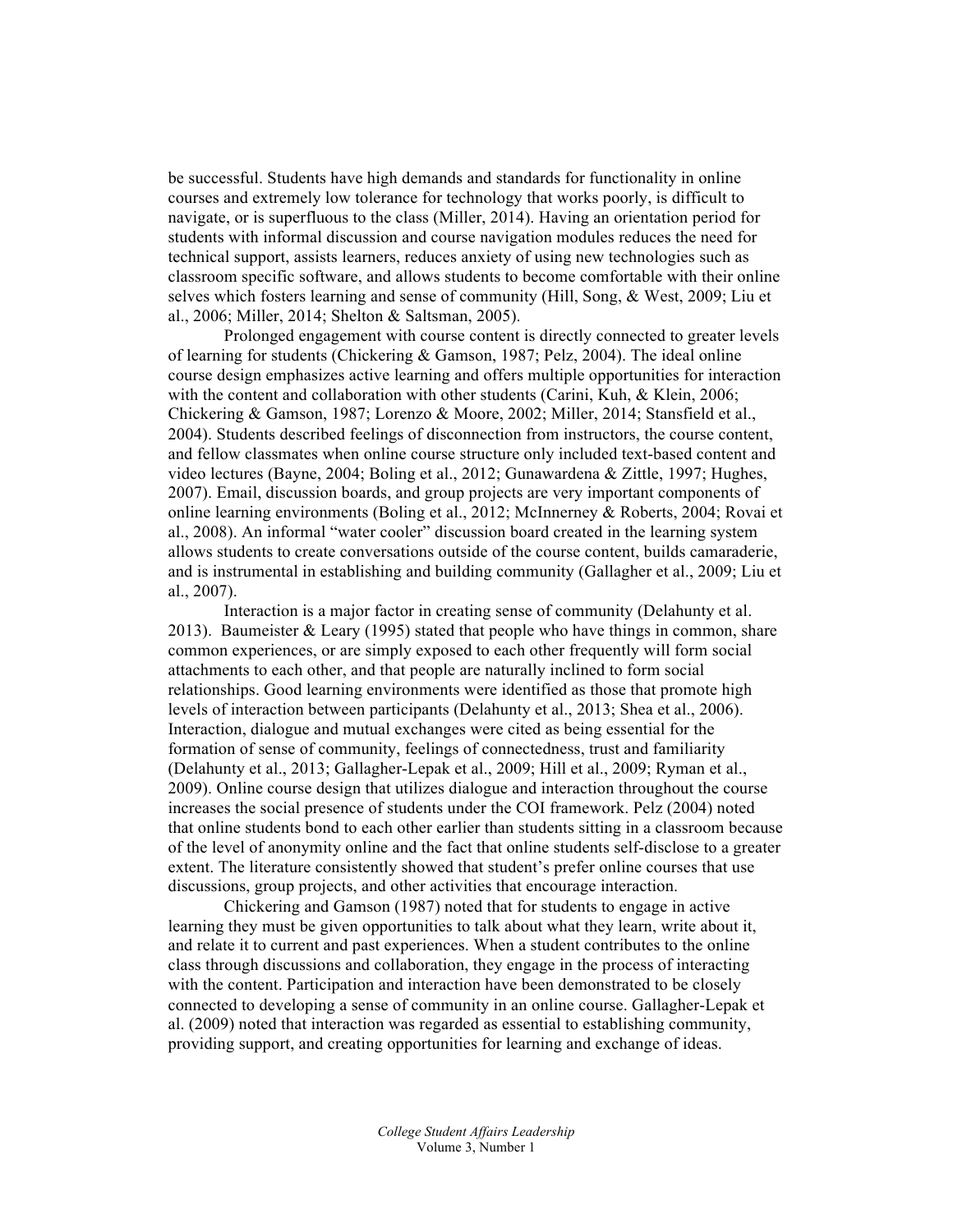Students asked to describe favorite and least-favorite aspects of their online course stated that social exchanges were their favorite and rote memorization was their least favorite (Boling et al., 2012).

Most students showed a desire to get to know their peers better, were willing to introduce themselves to an online group if prompted, and acknowledged the benefits of teamwork (Gallagher-Lepak et al., 2009; Hughes, 2007). Students come into courses not knowing their other classmates and with lowered expectations of interactions because of the online environment (Gallagher-Lepak et al., 2009). Students should feel like they belong, like they matter to the other members of the group, and that each member's educational needs will be met because of the support and collaboration of the group (Rovai et al., 2008). There are many occasions to include opportunities for interaction within an online course. As mentioned earlier, discussion boards, group work, and other collaborative learning can be easily facilitated in an online course through the use of technology. Peer-to-peer learning and interaction can be done through study groups, group discussion, group projects, peer facilitation, answering each other's questions, and encouraging each other (Lee, Srinivasan, Trail, Lewis, & Lopez, 2011). Students reported that sharing information, providing and receiving feedback from peers, and working on group projects contributed to learning and the development of a sense of community (Delahunty et al., 2013; Liu et al., 2007). Intentional course design and instructor facilitation with an increased opportunity for interaction is repeatedly shown in the literature to increase the sense of community students experience in online courses.

#### **Institution**

Kuh, Kinzie, Schuh and Whitte, (2005) defined engagement as the ways that an institution allocates its human and other resources and organizes learning opportunities and services to benefit students and encourage participation. Online learners need to know from a very early stage what types of support are available and where to find those support services (Lee et al., 2011). Academic and administrative support services impact student success. Before a student engages with course content, instructors, and peers in a course they engage with the institution. Institutional support services utilized by students include Learning Management System support (LMS), technical support, support to setup their campus email and identity and a host of other services (Buchanan, 2000; Lee, 2010; Lorenzo & Moore, 2002; Simpson, 2012). Institutions offering online courses need to think about the reasons that students choose online learning. With flexibility in time and place being the most cited reason for selecting an online course, the possibility that students will also need support on their own schedule also exists. Technical support was noted as being a vital factor for students as problems accessing the content leaves students frustrated and discouraged (Dawson, 2006; Holder, 2007). For example, an online student who can only access their online course on weekends because of other commitments may become quickly frustrated if technical support from the institution is only available during regular business hours. The quality of support services plays an important role in online learning and student satisfaction (Lee, 2010; Simpson, 2012). Lack of readily available student services left online students feeling frustrated, isolated, and alienated (Shelton & Saltsman, 2005; Simpson, 2012). Findings in the research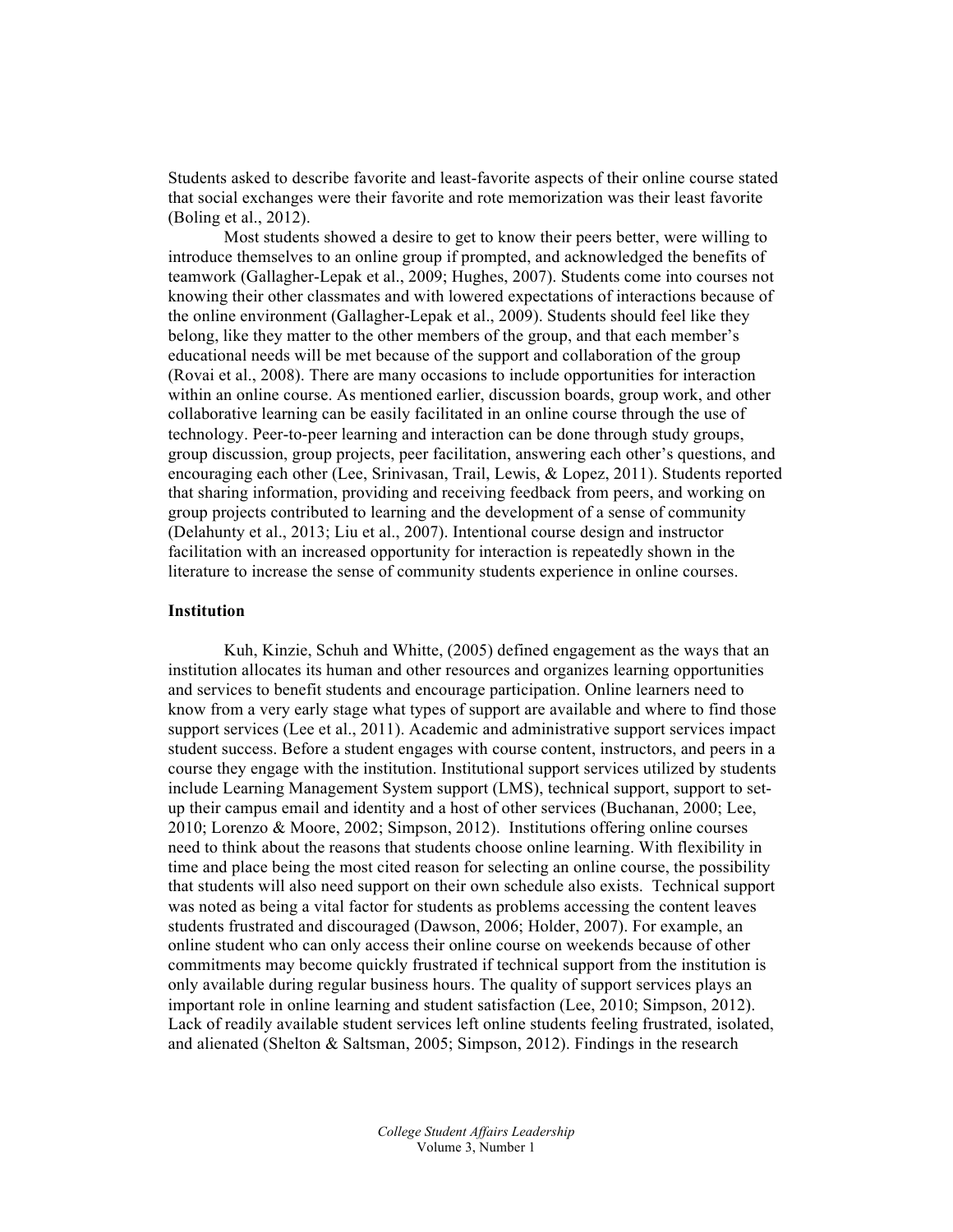concluded that institutional support is a key element in optimizing student learning, student satisfaction, and student's sense of community or belonging (Benke & Miller, 2014; Holder, 2007; Rovai et al., 2008; Simpson, 2012). It is important for institutions to note that student satisfaction with online learning is not only restricted to the individual course and the instructor but also includes institutional-wide support for online students.

#### **Conclusion**

The purpose of this literature review was to determine if it is possible for students in online courses to have a meaningful educational experience, including engagement with the course, peers, faculty, and institution that constitute a sense of belonging among students. Review of multiple studies in the literature showed that with deliberate course design and instructor presence, the learning experiences of online students could create a sense of belonging or community among online students. As such, the data presented in this literature review should only be seen as a part of the story of online learning in higher education. Facilitators of online courses and programs need to determine how best to approach course design and faculty development within their institutions.

Liu, et al. (2007) indicated that while their results demonstrated that the concept of sense of community is widely acknowledged in online education research, the value of it may not be readily accepted in current online course design principles and practices. Faculty that are unaware of the different pedagogical requirements for online learning or of the benefits of building community may not utilize techniques that encourage interaction and community development in their courses (Delahunty et al., 2013). Faculty aware of the benefits of community and course design standards that facilitate community may find themselves overwhelmed with time management issues while trying to find the proper balance of teaching presence for a course. Faculty development and support should be the primary focus of institutions in creating successful online programs (Bailey & Card, 2009; Simpson, 2012).

Institutions and instructors can create online learning environments that create strong sense of community and belonging for enrolled students. Various studies showed that online students can feel connected to a virtual classroom community, and students with strong sense of community showed greater levels of learning and satisfaction. While multiple factors contribute to sense of community in an online course, the instructor was most influential. Further research could be conducted on whether faculty development programs cause any demonstrable improvement in student engagement and satisfaction. Course design is another influencing factor on whether students perceived a sense of community in their online course. Further implications from this knowledge include decisions on whether to offer universal design templates for online courses or to create faculty development programs that focus on course design. Another avenue that could be explored is removing course design from the instructor entirely and having instructional designers use instructor content to create courses that follow best online pedagogical practices. As enrollment continues to grow in online courses; research, evaluation, and execution of online learning continues to be an important challenge and goal for institutions of higher education.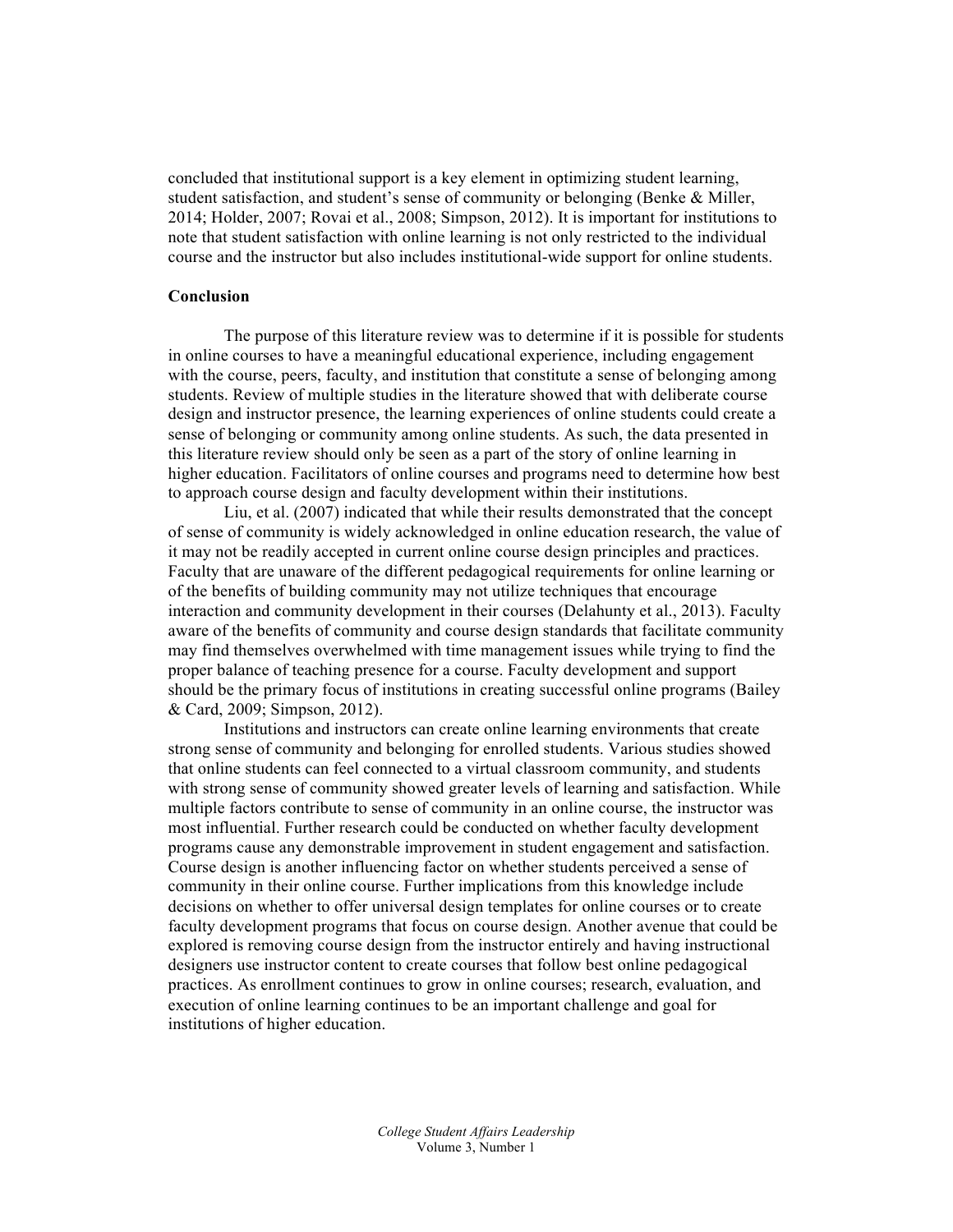#### **References**

- Akyol, Z., Garrison, D. R., & Ozden, M. Y. (2009). Development of a community of inquiry in online and blended learning contexts. *Procedia Social and Behavioral Sciences*, *1*(1), 1834-1838.
- Allen, E., & Seaman, J. (2013). *Changing course: Ten years of tracking online education in the United States*. Babson Park, MA: Babson Survey Research Group.
- Anderson, T., Rourke, L., Garrison, D., & Archer, W. (2001). Assessing teaching presence in a computer conferencing context. *Journal of Asyncronous Learning Networks, 5*(2), 1-17.
- Arbaugh, J. (2008). Does the community of inquiry framework predict outcomes in online MBA courses? *International Review of Research in Open and Distance Learning, 9*(2), 1-21.
- Bailey, C. J., & Card, K. A. (2009). Effective pedagogical practices for online teaching: Perception of experienced instructors. *Internet and Higher Education, 12*(3), 152-155.
- Baumeister, R., & Leary, M. (1995). The need to belong: Desire for interpersonal attachment as a fundamental human motivation. *Psychological Bulletin, 117*(3), 497-529.
- Bayne, S. (2004). *Mere jelly: the bodies of networked learners*. Sheffield Networked Learning Conference.
- Benke, M., & Miller, G. (2014). Optimizing student support success through student support services. In G. Miller, M. Benke, B. Chaloux, L. Ragan, R. Schroeder, W. Smutz et al. (Eds.), *Leading the e-Learning transformation of higher education* (pp. 132-148). Sterling, VA: Stylus.
- Blumenstyk, G. (2015). *American higher education in crisis?* New York: Oxford University Press.
- Boling, E., Hough, M., Krinsky, H., Saleem, H., & Stevens, M. (2012). Cutting the distance in distance education: Perspectives on what promotes positive, online learning experiences. *Internet and Higher Education, 15*(2), 118-126.
- Bowen, W. G. (2013). *Higher education in the digital age.* Princeton, NJ: Princeton University Press.
- Buchanan, E. (2000). *Going the extra mile: Serving distance education students.* Retrieved from http://www.westga.edu/~distance/buchanan31.html
- Carini, R. M., Kuh, G. D., & Klein, S. P. (2006). Student engagement and student learning: Testing the linkages. *Research in Higher Education, 47*(1), 1-32.
- Chickering, A. W., & Gamson, Z. F. (1987). Seven principles for good practice in undergraduate education. *Washington Center News*, 75-81.
- Correia, A., & Davis, N. (2008). Intersecting communities of practice in distance education. *Distance Education, 29*(3), 289-306.
- Dawson, S. (2006). A study of the relationship between student communication interaction and sense of community. *Internet and Higher Education, 9*(3), 153- 162.
- Delahunty, J., Verenikina, I., & Jones, P. (2013). Socio-emotional connections: identity,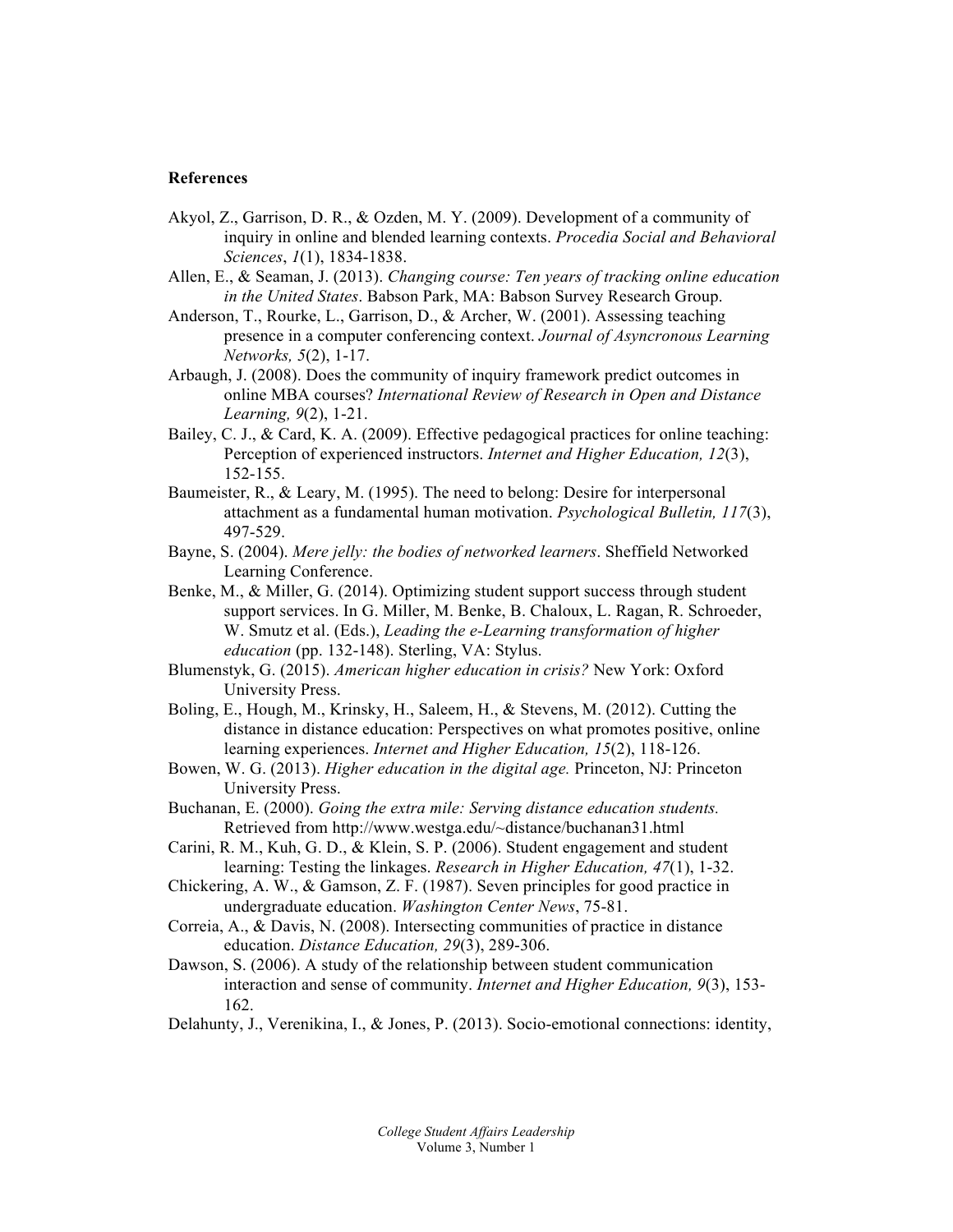belonging and learning in online interactions. *Technology, Pedagogy and Education, 23*(2), 243-265.

- Gallagher-Lepak, S., Reilly, J., & Killion, C. M. (2009). Nursing student perceptions of community in online learning. *Contemporary Nurse, 32*(1-2), 133-146.
- Garrison, D. (2004). *Online community of inquiry review: Social, cognitive, and teaching presence issues*. Retrieved from http://www.google.com/url?sa=t&rct=j&q=&esrc=s&source=web&cd=7&ved=0 CFMQFjAG&url=http%3A%2F%2Fwiki.sln.suny.edu%2Fdownload%2Fattach ments%2F4032379%2Fv11n1\_8garrison.pdf&ei=-0c-VbO4C9K4oQTR8oDoBA&usg=AFQjCNHmFxfmsgti52Bf9WZnaQq2AlpDQ&sig2=AzO5DrY9Na1PuZ0e
- Garrison, D., & T. Anderson, W. A. (2000). Critical inquiry in a text based environment: computer conferencing in higher education. *Internet and Higher Education, 11*(2), 1-14.
- Gunawardena, C., & Zittle, F. (1997). Social presence as a predictor of satisfaction within a computer-mediated conferencing environment. American Journal of Distance Education, *11*(3), 8-26.
- Hill, J. R., Song, L., & West, R. (2009). Social learning theory and web-based learning environments: A review of research and discussion of implications. American *Journal of Distance Education, 23*(2), 88-103.
- Holder, B. (2007). An investigation of hope, academics, environment, and motivation as predictors of persistence in higher education online programs. *Internet and Higher Education, 10*(4), 245-260.
- Hughes, G. (2007). Diversity, identity and belonging in e-learning communities: some theories and paradoxes. *Teaching in Higher Education, 12*(5), 709-720.
- Kuh, G. D., Kinzie, J., Schuh, J. H., & Whitt, E. J. (2005). *Assessing the conditions to enhance educational effectiveness*. San Francisco, CA: Jossey-Bass.
- Lee, J.-W. (2010). Online support service quality, online learning acceptance, and student satisfaction. *Internet and Higher Education, 13*(4), 277-283.
- Lee, S. J., Srinivasan, S., Trail, T., Lewis, D., & Lopez, S. (2011). Examining the relationship among student perception of support, course satisfaction, and learning outcomes in online learning. *Internet and Higher Education, 14*(3), 158- 163.
- Liu, X., Magjuka, R. J., Bonk, C. J., & Lee, S.-h. (2007). Does sense of community matter? *The Quarterly Review of Distance Education, 8*(1), 9-24.
- Lorenzo, G., & Moore, J. (2002). *Five pillars of quality online education.* Newburyport, MA: Alfred P. Sloan Foundation.
- Maslow, A. H. (1968). *Toward a psychology of being* (2<sup>nd</sup> ed). New York, NY: Van Nostrand Reinhold.
- McInnerney, J. M., & Roberts, T. S. (2004). Online learning: Social interaction and the creation of a sense of community. *Educational Technology & Society, 7*(3), 73- 81.
- Mercer, W. (2000). *Words and minds: How we use language to think together.* London, England: Routledge.
- Miller, M. D. (2014). *Minds online: Teaching effectively with technology*. Cambridge: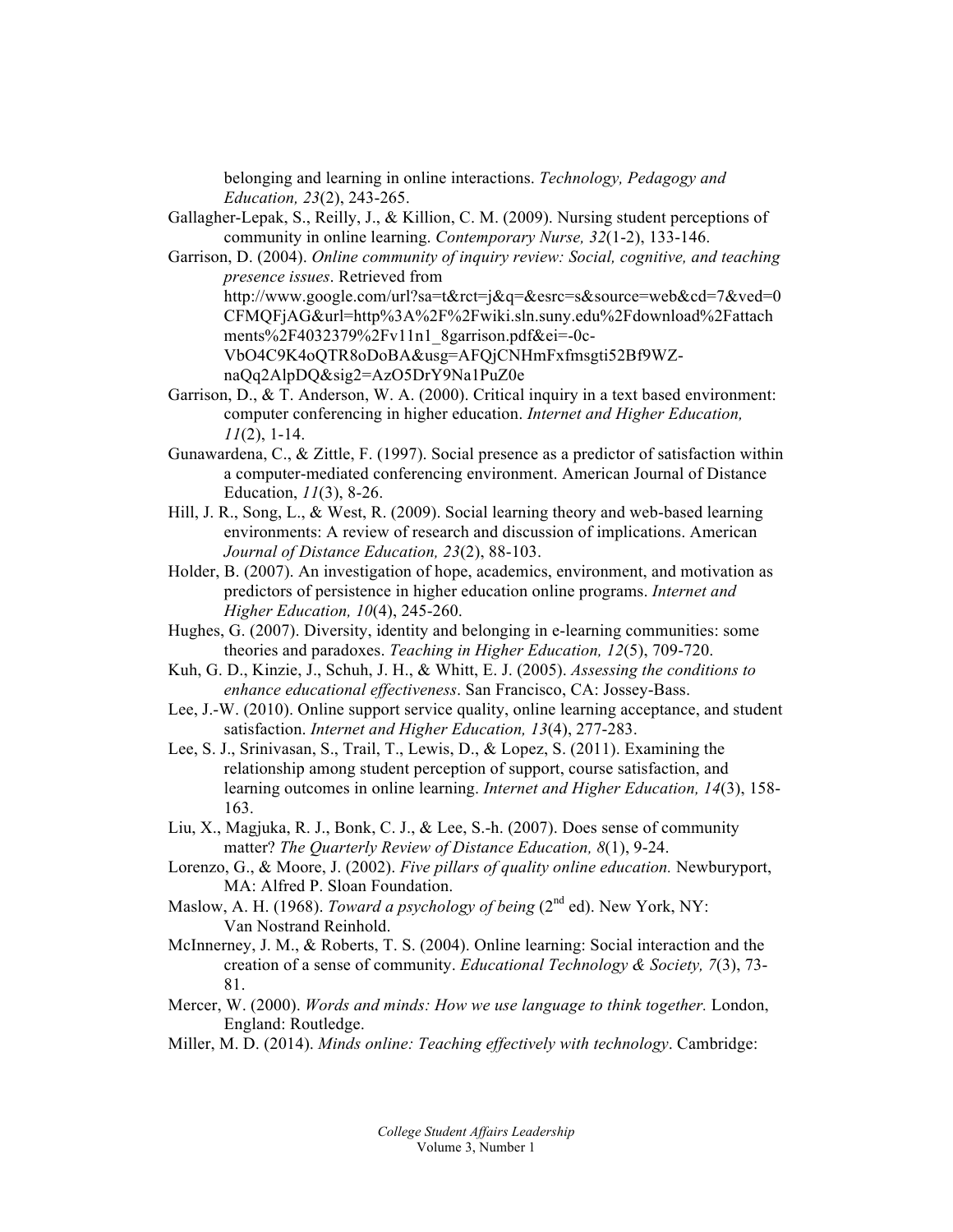Harvard University Press.

- Moore, M., & Kearsley, G. (2012). *Distance education: A systems view of online learning*. Belmont, CA: Wadsworth Cengage Learning.
- Pelz, B. (2004). (My) three principles of effective online pedagogy. *JALN, 8*(3), 33-47.
- Perotta, C. (2006). Learning to be a psychologist: the construction of identity in an online forum. *Journal of Computer Assisted Learning, 22*(6), 456-466.
- Renes, S. L., & Strange, A. T. (2011). Using technology to enhance higher education. *Innovations in Higher Education, 36*(3), 203-213.
- Rovai, A. P. (2002). Sense of community, perceived cognitive learning, and persistence in asynchronous learning networks. *Internet and Higher Education, 5*(4), 319- 332.
- Rovai, A., Ponton, M. K., & Baker, J. D. (2008). *Distance learning in higher education.* New York, NY: Teachers College Press.
- Rovai, A., Wighting, M., & Lucking, R. (2004). The classroom and school community inventory. *Internet and Higher Education, 7*(4), 263-280.
- Ryman, S., Burrell, L., & Richardson, B. (2009). Creating and sustaining online learning communities: Designing environments for transformative learning. International *Journal of Pedagogies and Learning, 5*(3), 46-58.
- Sadera, W. A., Robertson, J., Song, L., & Midon, M. N. (2009). The role of community in online learning success. *Journal of Online Learning and Teaching, 5*(2), 277- 285.
- Selingo, J. J. (2013). *College (un)bound*. Boston, MA: New Harvest Houghton Mifflin Harcourt.
- Shea, P., & Bidjerano, T. (2009). Community of inquiry as a theoretical framework to foster "epistemic engagement" and "cognitive presence" in online education. *Computers & Education, 52*(3), 543-553.
- Shea, P., Li, C. S., & Pickett, A. (2006). A study of teaching presence and student sense of learning community in fully online and web-enhanced college courses. *Internet and Higher Education, 9*(3), 175-190.
- Shea, P., Li, C., Swan, K., & Pickett, A. (2002). Developing learning community in online asynchronous college courses. *Journal of Asynchronous Learning, 9*(4), 59-82.
- Shelton, K., & Saltsman, G. (2005). *An administrators guide to online education.* Greenwich: Information Age.
- Simpson, O. (2012). *Supporting students for success in online and distance education.*  New York, NY: Routledge.
- Stansfield, M., McLellan, E., & Connolly, T. (2004). Enhancing student performance in online learning and traditional face-to-face class delivery. *Journal of Information Technology Education, 3*, 173-189.
- Strayhorn, T. L. (2012). *College students' sense of belonging: A key to educational success for all students*. New York, NY: Routledge.
- Tinto, V. (1997). Classrooms as communities-exploring the educational character of student persistence. *Journal of Higher Education, 68*(6), 599-623.
- Wise, A., Duffy, T., & Padmanabhan, P. (2008). Deepening online conversation. *Educational Technology, 48*(4), 3-11.